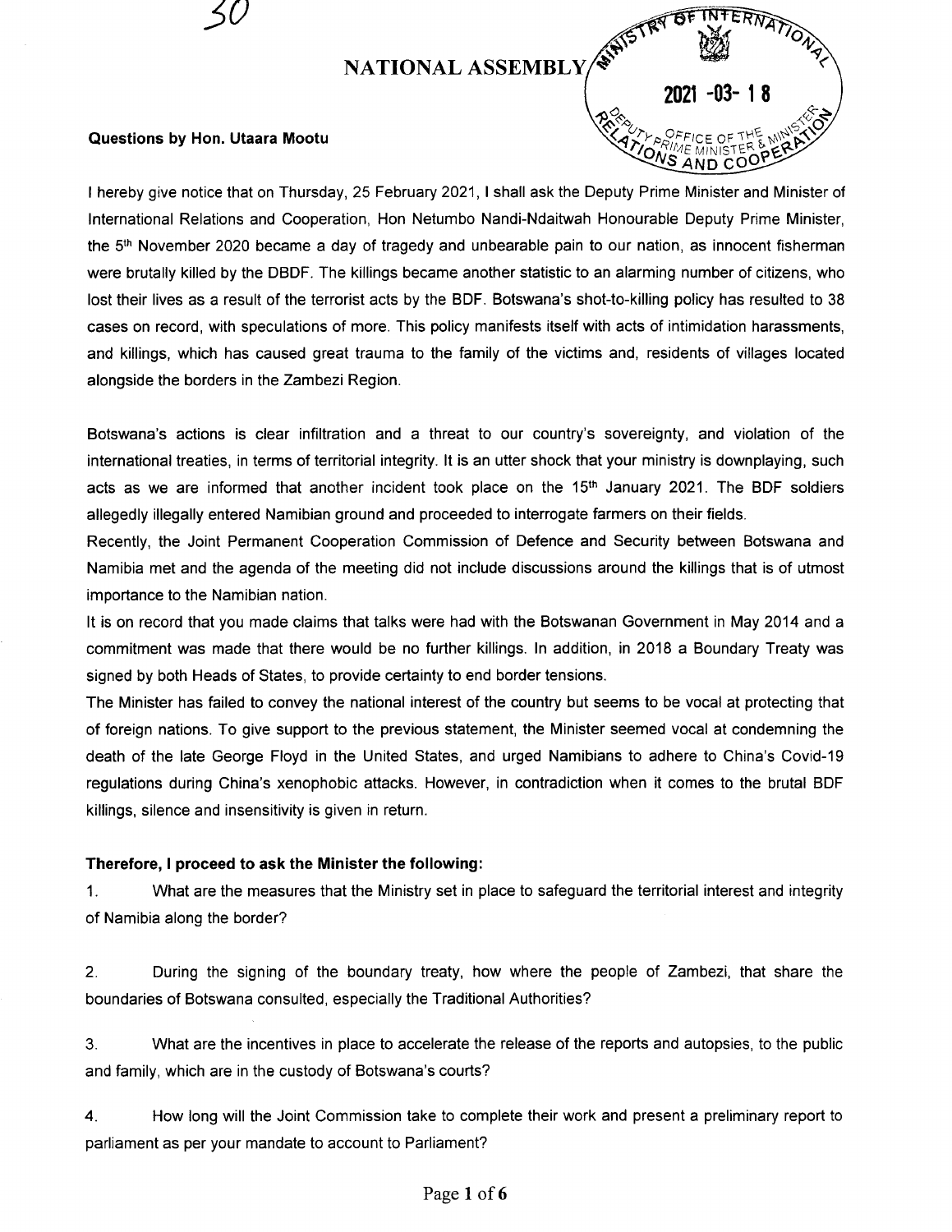Honourable Speaker, Honourable Members,

While the Namibian government cannot condone cross border crime, 'shoot to kill' is unacceptable. Over the years the Namibian government has been engaging Botswana and impressed upon them to arrest instead of killing. Yes, in May 2014 at a meeting between the then Minister of Foreign Affairs of Botswana and myself a commitment was made that there will be no further killings. The killing on the 5<sup>th</sup> November 2020 came 5 years since that undertaking, at a time when we one had the impression that the commitment is working. When the killings happened, the Namibian President talked to his counterpart in Botswana on the killing of the 3 Namibians, I called in the Botswana High Commission to Namibia, and both the State House and MIRCO have issued a media statements condemning the killings. It is unfortunate that the Honourable Member was not aware of those media statement, but only know the one issued following the death of George Floyd. I will leave it there.

It is therefore malicious to accuse the government and the Ministry of International Relations and Cooperation of downplaying such a serious, tragic and unacceptable incident. The fact that for the first time the government of Botswana has taken the matter before their national court (as the killing has taken place in Botswana), demonstrates how serious the matter is being taken by the neighbours.

Honourable Member, you are right that, when the Joint Commission on Defence and Security between Namibia and Botswana meet, it should discuss the killings as it is part of defence and security.

For your information, the recently held meeting between Namibia and Botswana is the Joint Commission of Cooperation *(lCC)* that deals with bilateral issues in the areas of economic and social development and alike. That is to say that the JCC is not the appropriate platform to discuss the matter of the killings.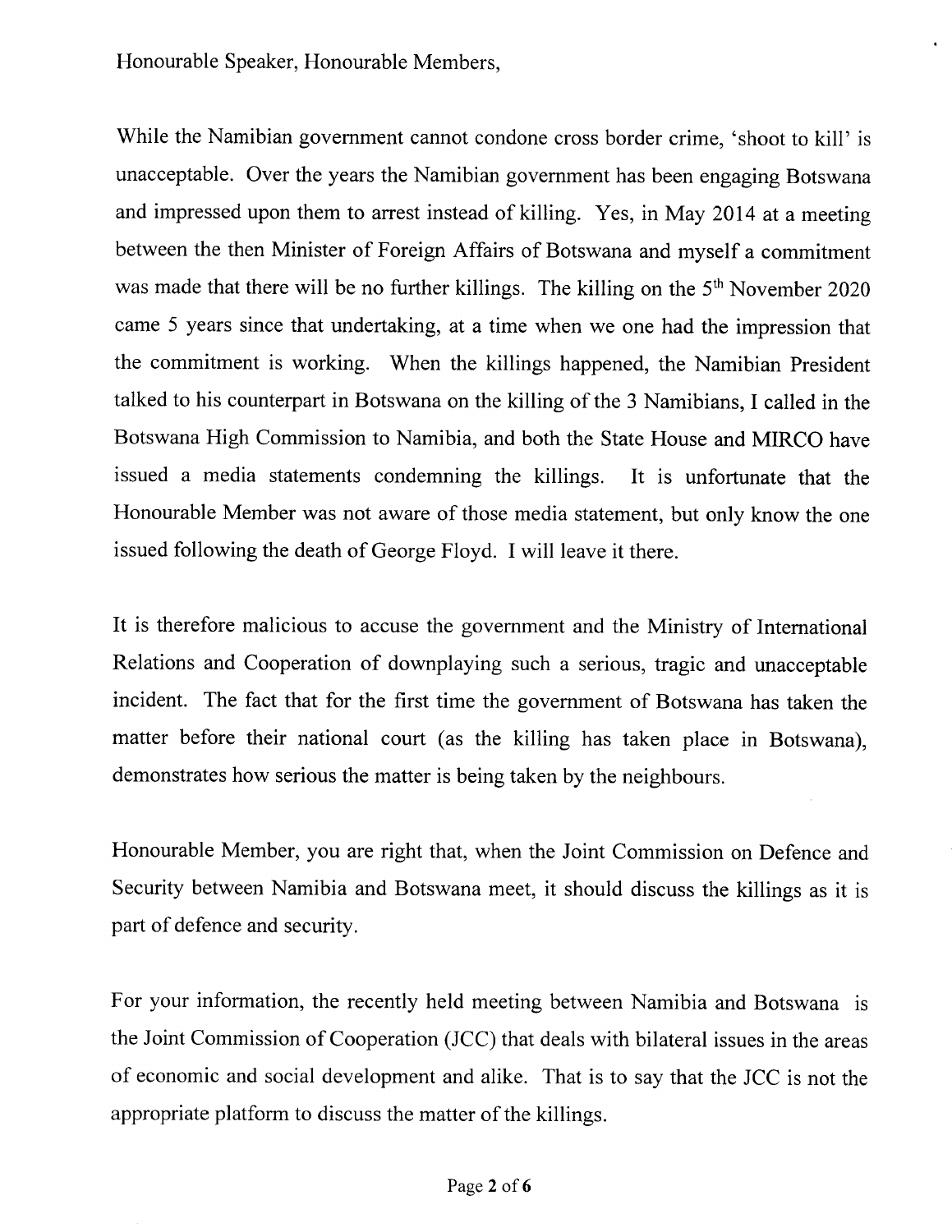Honourable Member,

Coming to your specific questions.

## **1. What are the measures that the Ministry set in place to safeguard the territorial interest and integrity of Namibia along the border?**

Article 96 of the Namibian Constitution clearly stipulates the mandate which underpins the Government's commitment to actively promote friendly and beneficial relations and co-operation with other nations, and also to foster, in concert with them, the maintenance of the rule of law, peace, security, social justice and economic welfare.

At the bilateral level, we are cooperating through different mechanism, this include the political and diplomatic consultations, the Joint Commission of Cooperation and the Joint Commission on Defence and Security. The Joint Commission with Botswana was now elevated to a Bi-National Commission, which will be co-chaired by the respective heads of state. Through such mechanism, we are able to address issues of mutual interest and concern. To protect our border Namibia has increased the presence of defense and security personnel along the border in the Zambezi Region, not as a means of confrontation but as a safeguard of our territorial integrity and national security.

At the Regional level, we engage each other through the SADC Organ on Politics Defence and Security Cooperation. As members of international community, both countries are party to various international treaties which guide our relations, including the AU Convention on Cross-Border Cooperation (Niamey Convention).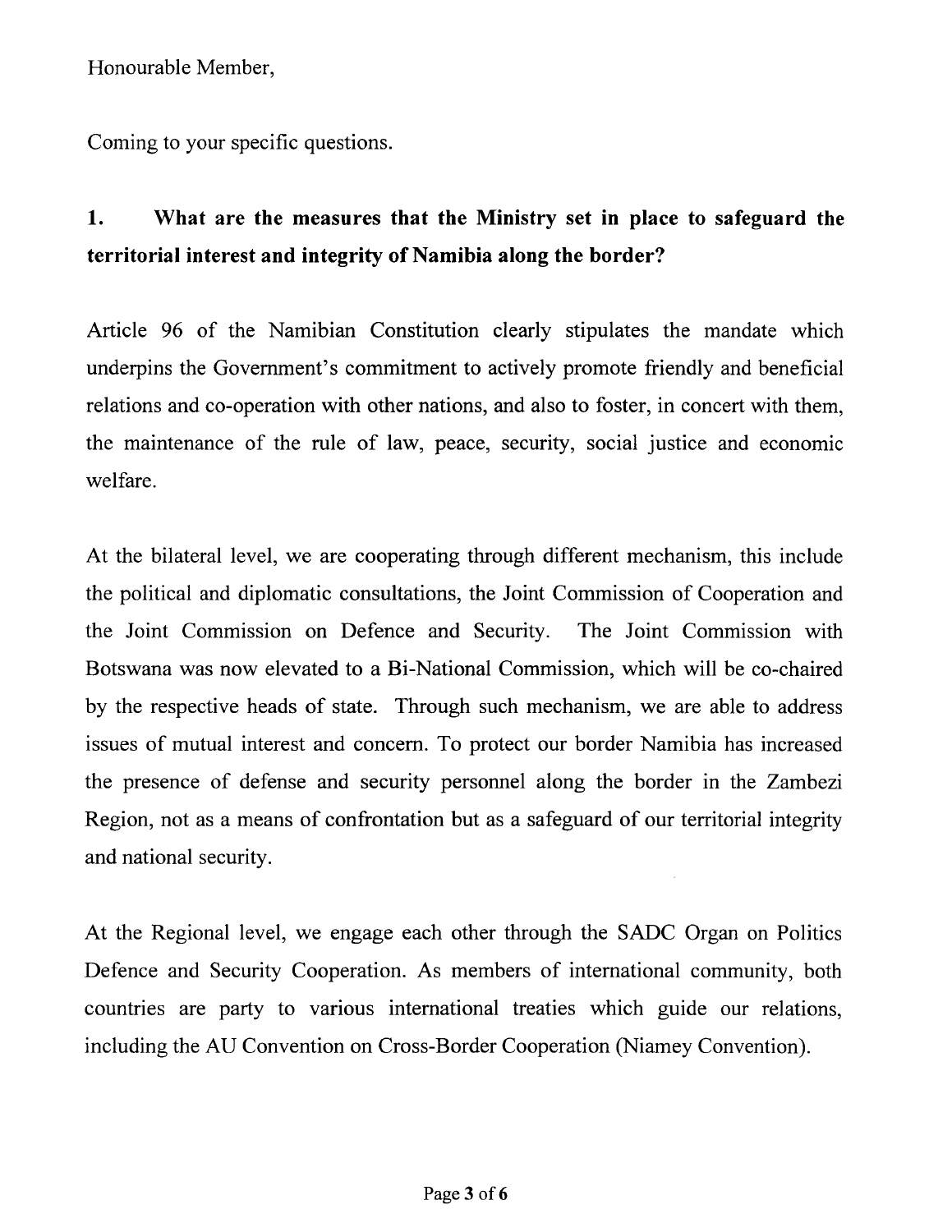**2. During the signing of the Boundary Treaty, how were the people of Zambezi, that share the boundaries of Botswana consulted, especially the Traditional Authorities?**

The process that led to the signing of the Boundary Treaty in 2018 by our respective Heads of State comes a long away, as far back as November 1999, following extensive consultations.

The Office of the Surveyor-General studied the final report of the Joint Commission of Technical Experts on the Delimitation and Demarcation of the boundary between Namibia and Botswana along the Kwando/Linyanti/Chobe river, which was established on the 24th November 1999 to determine the riverine boundary in accordance with the Anglo-German Agreement of 1st July 1890.

The Namibian Technical Commission was led by Honorable Dr Albert Kawana, then Permanent Secretary, Ministry of Justice, supported by the former Director of Geological Survey: Dr Gabi Schneider, the former Surveyor-General: Dr K. Owolabi, and the Head of the Hydrographic Division: Mr G. Van Langenhoven.

To attain its goal of delimiting and demarcating the river in question, the Joint Commission employed all methods viable including hydrographic, ground and aerial photography surveys, as well as examination of various expedition reports, mainly the 1915 Eason Report, the 1925 Kalahari Reconnaissance Report, and the 1945 Kalahari Expedition Report.

In addition to deployment of scientific and technological methods, the office of the Governor of Zambezi Region and Traditional Authorities were consulted and informed by the Joint Commission Namibian Co-chair, who also served as a local expert. As part of the consultation process, several meeting took place in Katima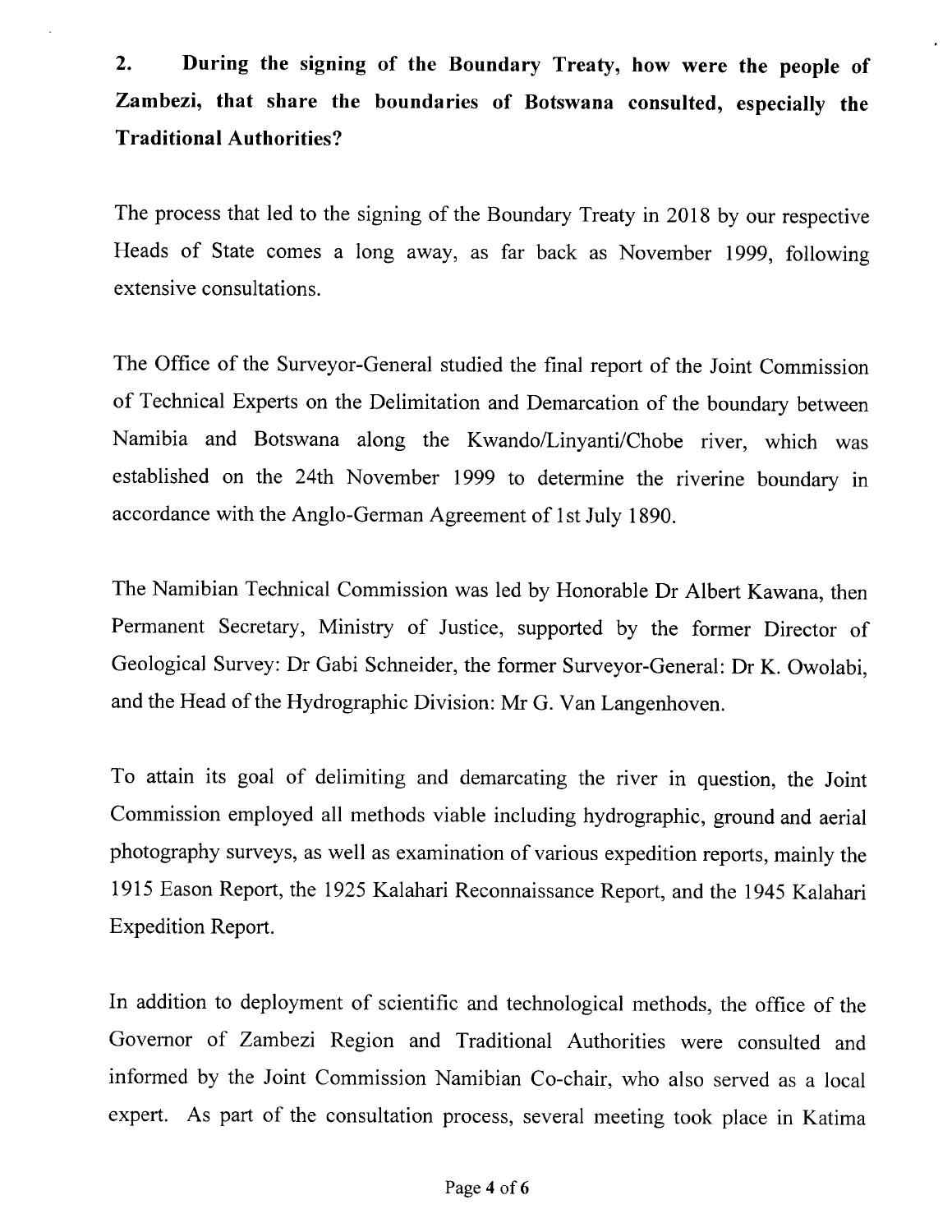Mulilo and visits to sites of high interest were undertaken in which the traditional authorities and community participated.

The work of the Joint Technical Commission culminated in the production of the Main Report and associated annexes, dated June 2002, which were later incorporated into the main treaty signed on the 5th February 2018.

I may also inform that the Ministry of Agriculture, Water and Land Reform through the Directorate of Survey and Mapping has the responsibility to sensitize communities for them to know the precise position of the national borders.

**3. What are the incentives in place to accelerate the release of the reports and autopsies, to the public and family, which are in the custody of Botswana's courts?**

As you correctly put it, the report of the joint investigation is before the courts in Botswana and remains sub judice.

As true democrats and strong advocates of the principle of the separation of powers, we should allow the judicial process to run its course without interference.

Having observed that the report is placed before the courts in Botswana, as a Namibian Minister, I have no jurisdiction over another sovereign country to dictate the speed of their internal judicial processes.